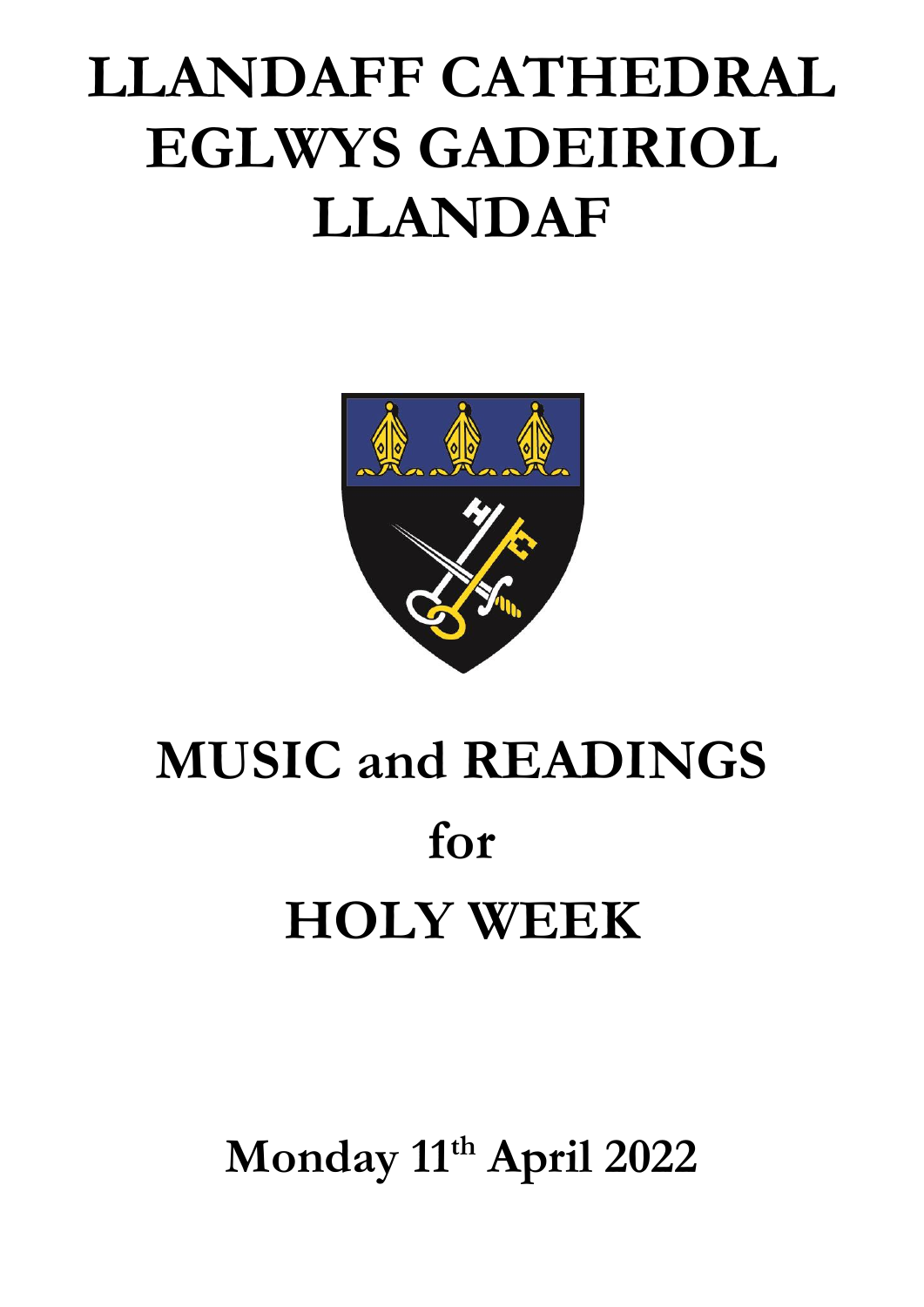

Thank you for joining us for this evening's worship at Llandaff Cathedral.

The service is led by the Cathedral clergy. The music is performed by Amy Campbell, Olivia Gomez, Claudine Cassidy (Cello) and Alex Norton (Organ).

## **Stabat Mater**

*Giovanni Battista Pergolesi (1710-36)*

Composed in the final weeks of the composer's life in 1736, Stabat Mater is one of Pergolesi's most celebrated works. Split into 12 sections, it is a setting of the Stabat Mater Sequence, the words of a 13<sup>th</sup> Century hymn to Mary portraying her suffering at the foot of the Cross. Selected movements are offered interspersed with readings and prayers for our Monday reflection.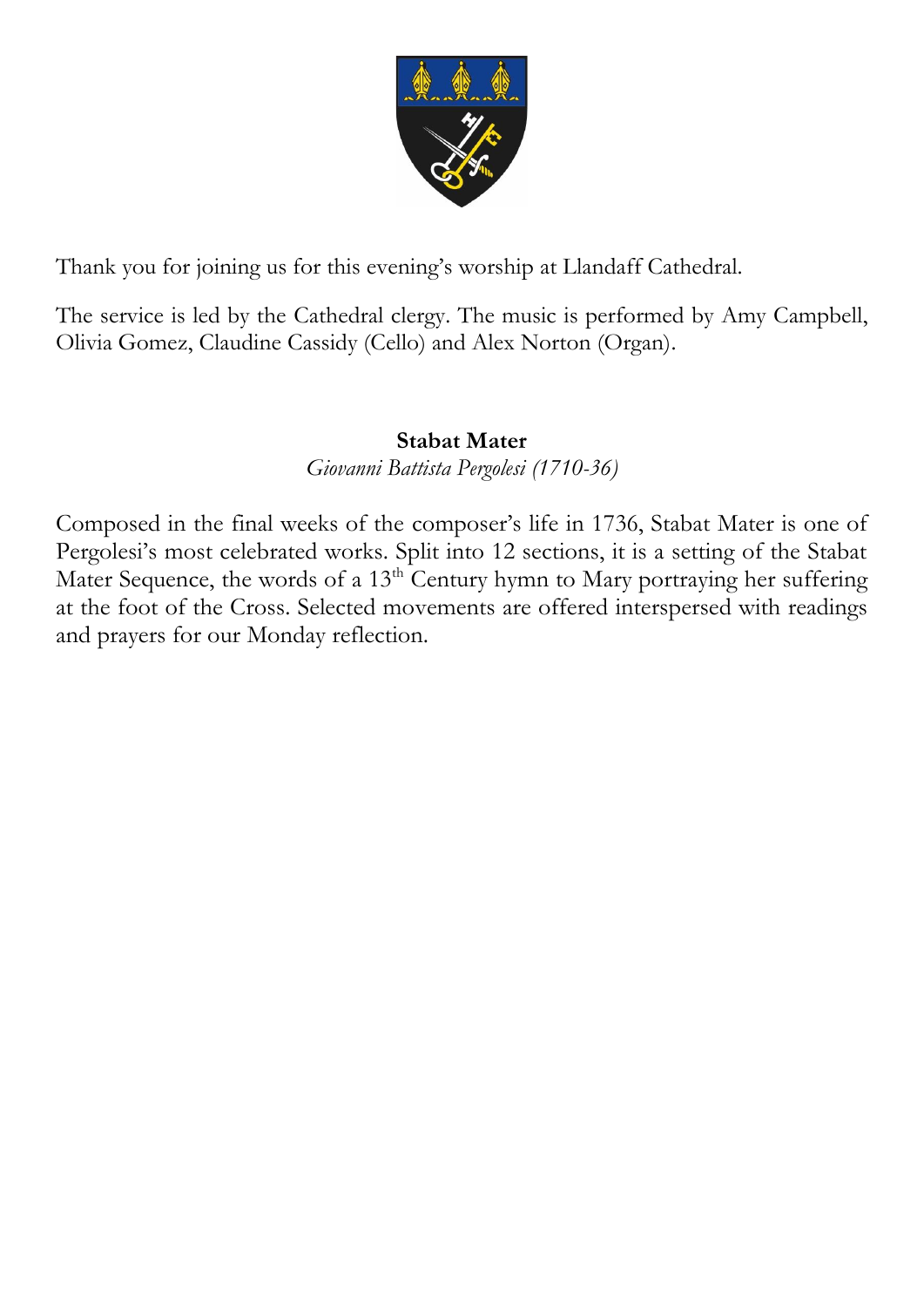In the name of the Father, and of the Son, and of the Holy Spirit. **Amen.**

Let us pray.

O Lord Christ, Lamb of God, Lord of Lords, call us, who are called to be saints, along the way of the Cross: draw us, who would draw nearer our King, to the foot of the Cross: cleanse us, who are not worthy to approach, with the pardon of the Cross: instruct us, the ignorant and blind, in the school of your Cross: arm us, for the battle of holiness, by the might of the Cross: bring us, in the fellowship of you sufferings to the victory of the Cross: and seal us in the kingdom of your glory among the servants of the Cross, O crucified Lord; who with the Father and the Holy Spirit lives and reigns one God almighty, eternal, world without end. **Amen**.

Standing near the cross of Jesus were his mother, and his mother's sister, Mary the wife of Clopas, and Mary Magdalene. When Jesus saw his mother and the disciple whom he loved standing beside her, he said to his mother, "Woman, here is your son." Then he said to the disciple, "Here is your mother." And from that hour the disciple took her into his own home.

*John 19.25-27*

| Stabat Mater dolorosa  | At the cross her station keeping,  |
|------------------------|------------------------------------|
| Iuxta crucem lacrimosa | stood the mournful mother weeping, |
| Dum pendebat Filius.   | close to Jesus to the last.        |

We adore you, O Christ, and we praise you. **Because by your holy Cross you have redeemed the world.**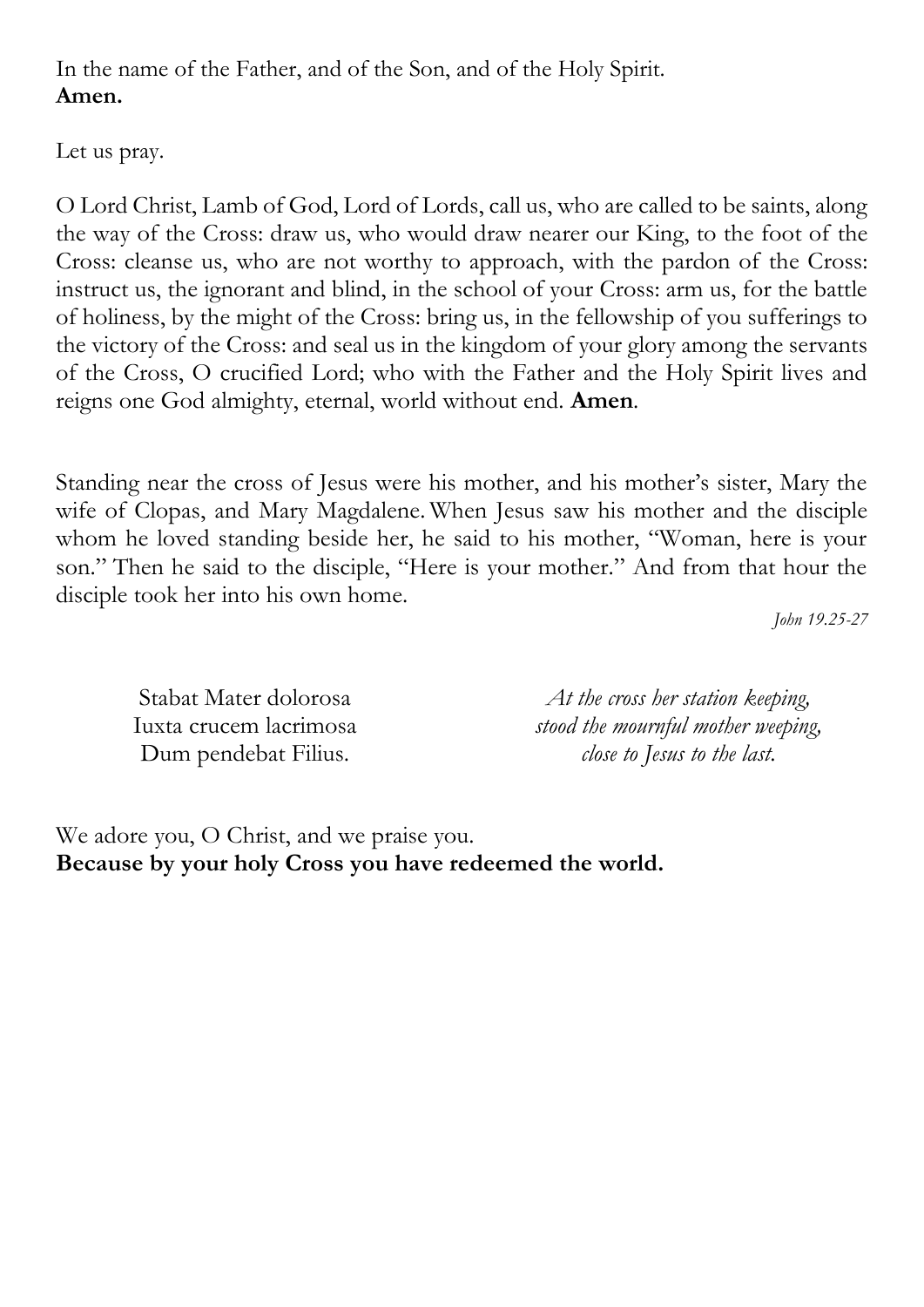When the time came for their purification according to the law of Moses, they brought him up to Jerusalem to present him to the Lord (as it is written in the law of the Lord, "Every firstborn male shall be designated as holy to the Lord"), and they offered a sacrifice according to what is stated in the law of the Lord, "a pair of turtledoves or two young pigeons."

There was a man in Jerusalem whose name was Simeon; this man was righteous and devout, looking forward to the consolation of Israel, and the Holy Spirit rested on him. It had been revealed to him by the Holy Spirit that he would not see death before he had seen the Lord's Messiah. Guided by the Spirit, Simeon came into the temple; and when the parents brought in the child Jesus, to do for him what was customary under the law, Simeon took him in his arms and praised God, saying,

"Master, now you are dismissing your servant in peace, according to your word; for my eyes have seen your salvation, which you have prepared in the presence of all peoples, a light for revelation to the Gentiles and for glory to your people Israel."

And the child's father and mother were amazed at what was being said about him. Then Simeon blessed them and said to his mother Mary, "This child is destined for the falling and the rising of many in Israel, and to be a sign that will be opposed so that the inner thoughts of many will be revealed—and a sword will pierce your own soul too."

*Luke 2. 22-35*

Cuius animam gementem Contristatam et dolentem Pertransivit gladius.

*Through her soul, of joy bereaved, bowed with anguish, deeply grieved, now at length the sword hath passed.*

We adore you, O Christ, and we praise you. **Because by your holy Cross you have redeemed the world.**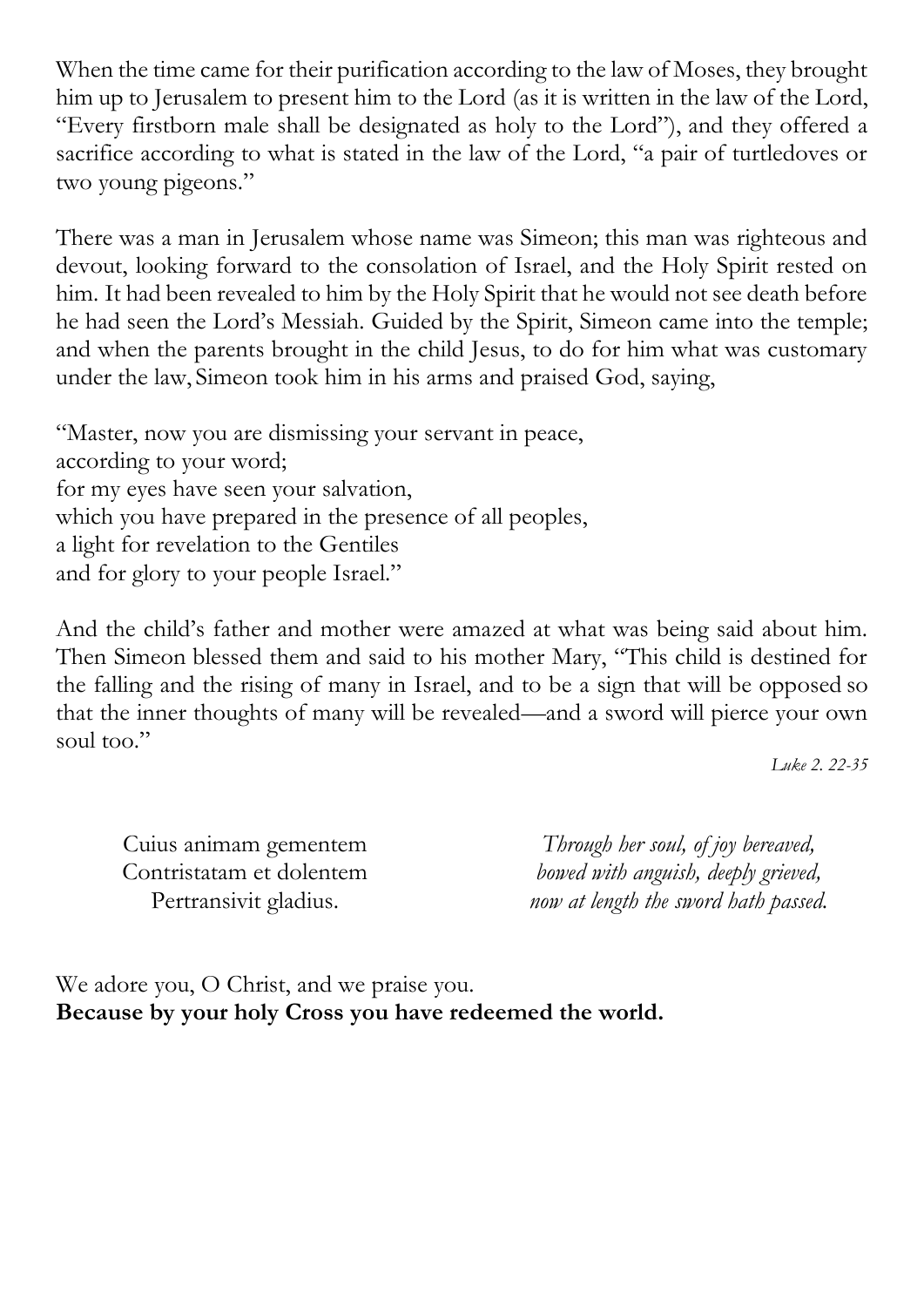When his parents saw him they were astonished; and his mother said to him, "Child, why have you treated us like this? Look, your father and I have been searching for you in great anxiety." He said to them, "Why were you searching for me? Did you not know that I must be in my Father's house?" But they did not understand what he said to them. Then he went down with them and came to Nazareth, and was obedient to them. His mother treasured all these things in her heart.

*Luke 2.48-50*

| O quam tristis et afflicta |  |
|----------------------------|--|
| Fuit illa benedicta        |  |
| Mater unigeniti!           |  |

Oh how sad and sore distressed was that mother highly blessed, of the sole-begotten One!

We adore you, O Christ, and we praise you. **Because by your holy Cross you have redeemed the world.**

Lord Christ, who entered into you triumph and glory by the hard and lonely way of the cross; may your courage and loyalty and your unswerving devotion to the Father's will, inspire and strengthen us to tread firmly and with joy the road which love bids us take, even though it may lead us, as it led Mary, through suffering, through misunderstanding and through darkness. We ask this for your sake who, for the joy that was set before you endured the cross, despising the shame and is now seated at the right hand of God the Father. **Amen.**

Fac, ut ardeat cor meum In amando Christum Deum Ut sibi complaceam.

*Make me feel as thou hast felt; Make my soul to glow and melt With the love of Christ our Lord.*

We adore you, O Christ, and we praise you. **Because by your holy Cross you have redeemed the world.**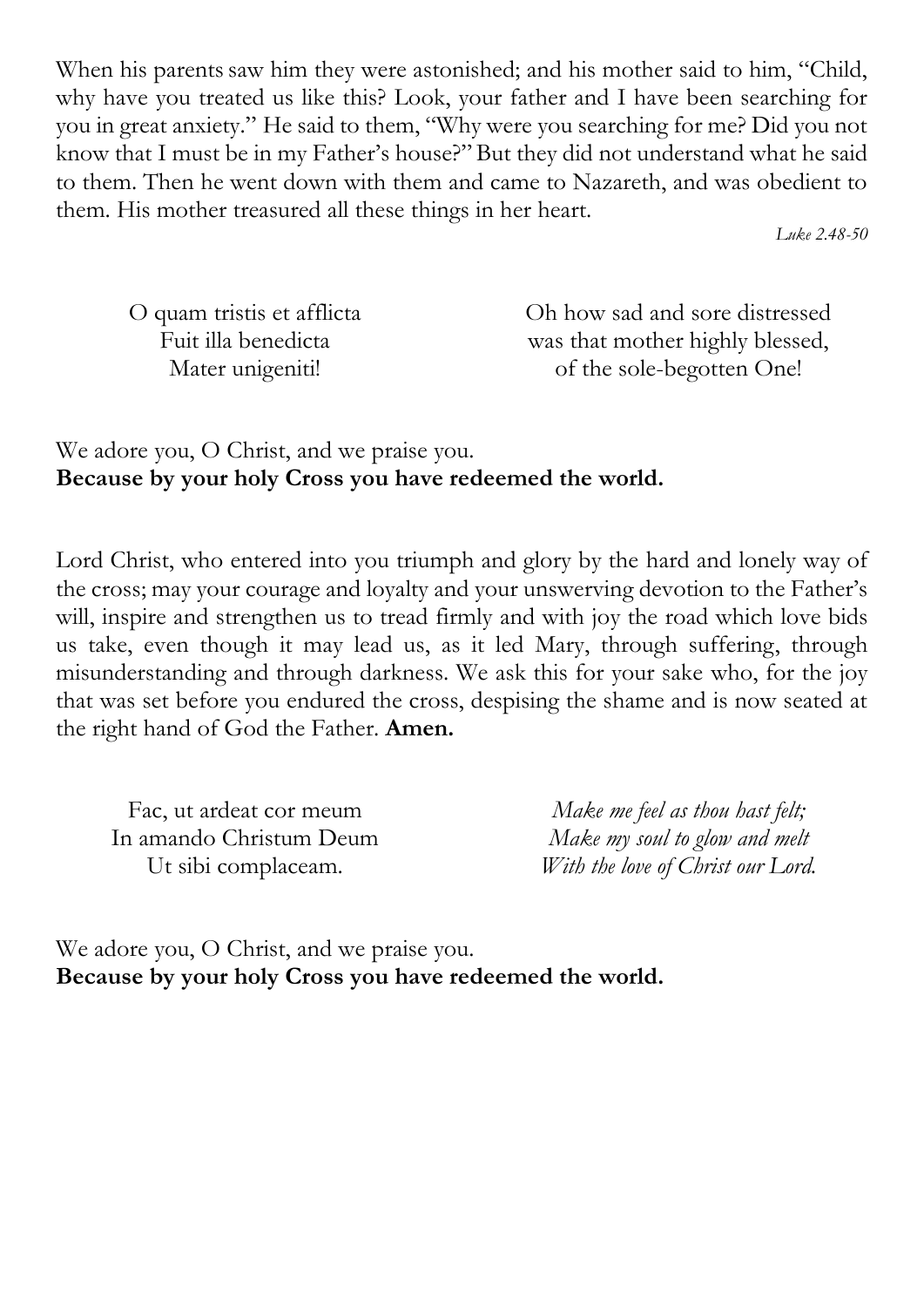But Zion said, 'The Lord has forsaken me, my Lord has forgotten me.' Can a mother forget her nursing-child, or show no compassion for the child of her womb? Even these may forget, yet I will not forget you. See, I have inscribed you on the palms of my hands…' says the Lord.

*Isaiah 49.14-16a*

| Fac, ut portem Christi mortem | Let me, to my latest breath, |
|-------------------------------|------------------------------|
| Passionis fac consortem,      | In my body bear the death    |
| Et plagas recolere.           | Of that dying Son of thine.  |

## We adore you, O Christ, and we praise you. **Because by your holy Cross you have redeemed the world.**

When Jesus knew that all was now finished, he said (in order to fulfil the scripture), 'I am thirsty.' A jar full of sour wine was standing there. So they put a sponge full of the wine on a branch of hyssop and held it to his mouth. When Jesus had received the wine, he said, 'It is finished.' Then he bowed his head and gave up his spirit.

*John 19.28-30*

| Sancta Mater, istud agas, | Holy Mother! pierce me through; |
|---------------------------|---------------------------------|
| Crucifixi fige plagas     | In my heart each wound renew    |
| Cordi meo valide.         | Of my Saviour crucified.        |

Loving Father, we pray and commend to you this your family, the Church, for which our Lord Jesus Christ was contented to be betrayed, given up into the hands of sinners and to suffer death upon the cross; who now lives and reigns with you and the Holy Spirit, one God, world without end. **Amen.**

Hail Mary, Full of Grace, The Lord is with thee. Blessed art thou among women, and blessed is the fruit of thy womb, Jesus. Holy Mary, Mother of God, pray for us sinners now, and at the hour of death. **Amen.** 

Quando corpus morietur, Fac, ut animae donetur Paradisi gloria. Amen.

*While my body here decays, May my soul Thy goodness praise, Safe in Paradise with Thee. Amen.*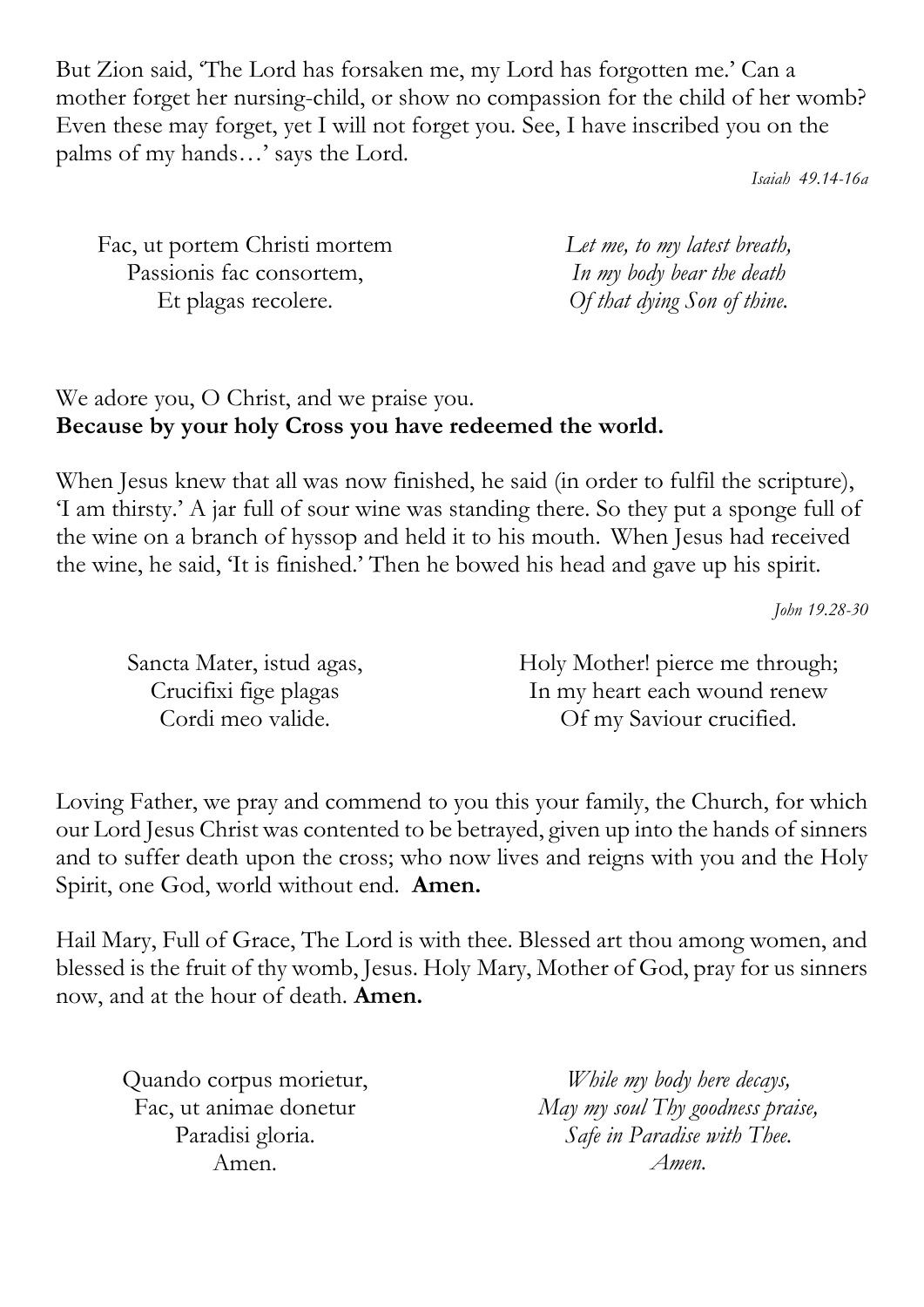Thanks be to you, our Lord, Jesus Christ, for all the benefits you have given us, the pains and insults you have borne for us. Most merciful Redeemer, friend and brother, may we know you more clearly, love you more dearly, and follow you more nearly, day by day. **Amen.** 

The Lord be with you **And also with you.**

May God bless us, that in us may be found love and humility, obedience and thanksgiving, discipline, gentleness and peace. **Amen.**